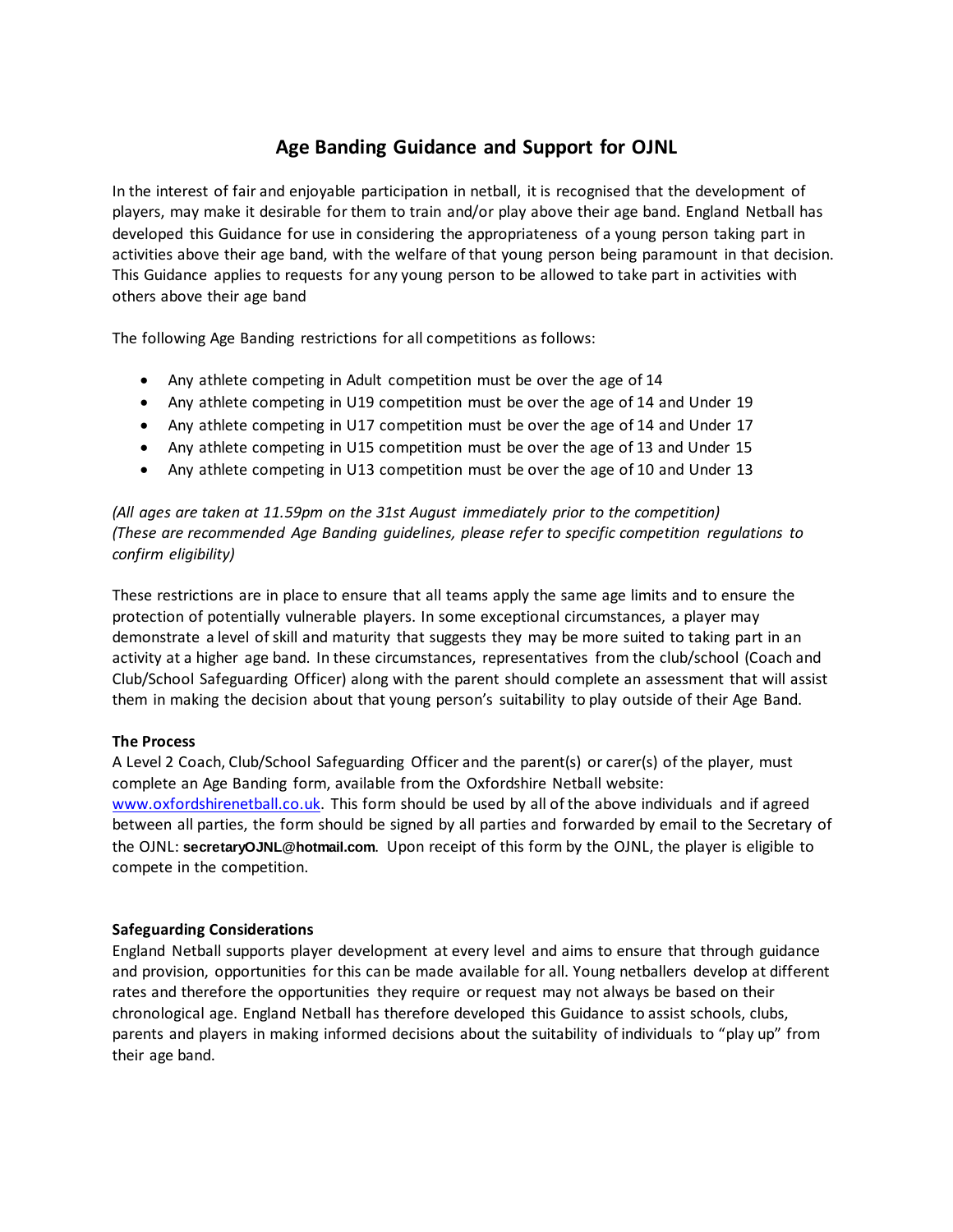Those closest to a player are best placed to make judgements on their emotional, social and physical development and maturity and, their readiness to "play up". For this reason, England Netball has determined that the only meaningful way for decisions to be made on the appropriateness of a player playing above their age group, is by these people. The list below shows those that should work together to assess the suitability of a player to "play up";

- Parent
- Level 2 Coach
- Club/School Safeguarding Officer

The coach is best placed to judge the young person's physical development and skills level. They should consider:

- The position within the team which the young person usually plays and the one which they would be playing in if they played up;
- The young person's physical development in comparison to the other team members, including opposition;
- The potential impact on the team mates and opposition on the young person;
- The young person's social and personal development, particularly in regard to their resilience for coping with new environments and greater demands;
- The benefits for the young person's development (physiological, physical, tactical, technical etc)

In all decisions, the welfare of the young person is paramount. This means their personal development and enjoyment of an activity are key determinants in reaching the decision, not the needs of a team or the attainment of results.

When considering whether an individual is suitable to play above their age band, a risk assessment of the playing environment in which it is suggested the young person play, should be carried out. The whole event should be assessed including the training and any game environment, transport arrangements and changing facilities, to ensure that a safe environment for that young person exists. Where any identified risks are noted, consideration should be given to whether and how those risks can be minimised. Where the risks cannot be minimised, the decision should side toward caution.

The risk assessment and risk management measures should be shared and discussed with the player, parent(s)/carer(s) and the Club/School Safeguarding Officer.

As the Club/School Safeguarding Officer is responsible for ensuring that local arrangements for the safeguarding of young people are adequate, this person has an independent role in assessing the decisions of the coach. Their opinion must be sought and taken into account.